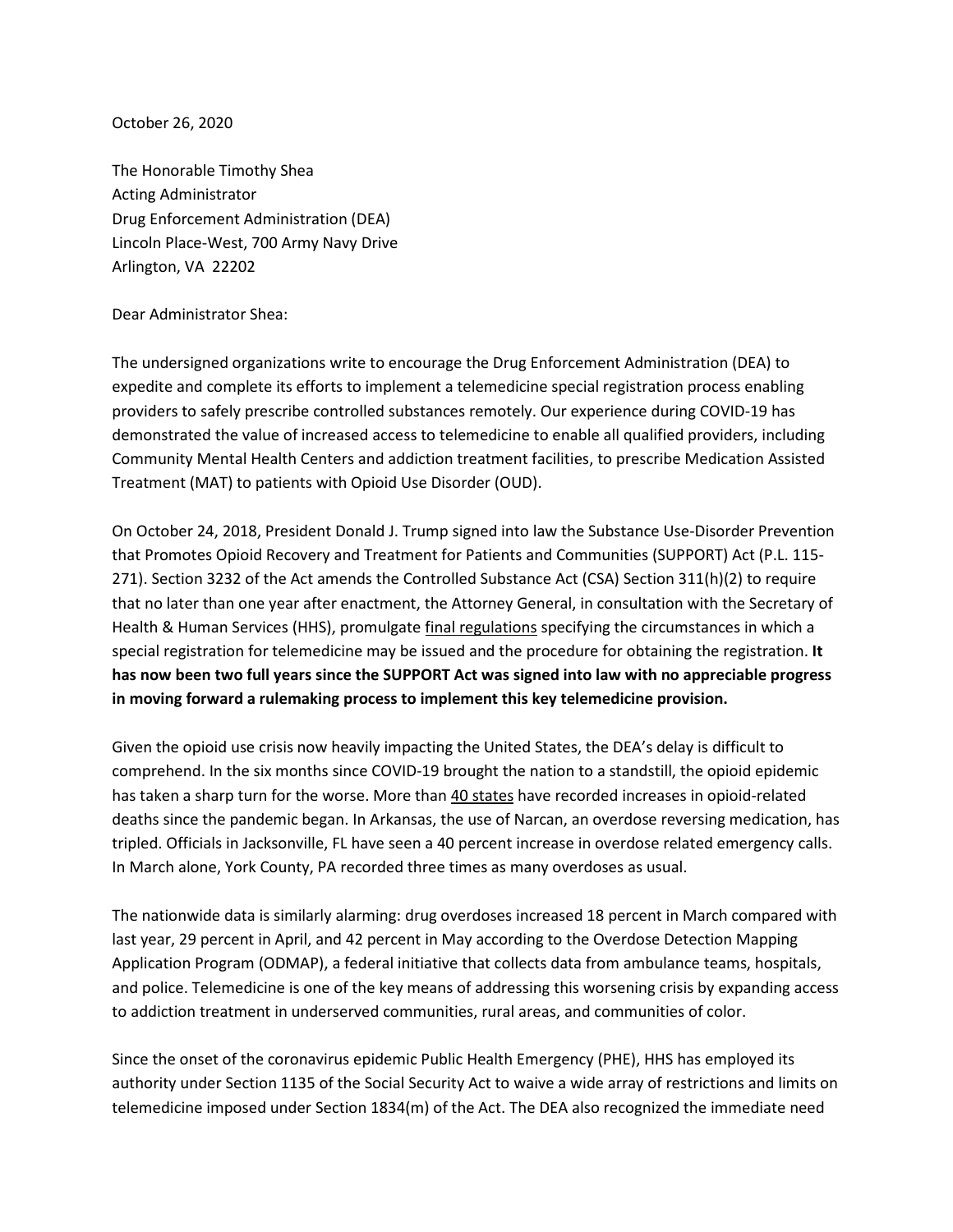for expanded access to remote care during the pandemic and, in partnership with the Substance Abuse and Mental Health Services Administration (SAMHSA), exercised its regulatory authority to permit remote prescribing of controlled substances using telemedicine without a prior in-person exam, regardless of the patient's location (if the prescribing is medically appropriate and the prescriber is DEAregistered). In particular, this has allowed buprenorphine/Suboxone initiation over telemedicine. **While we appreciate these PHE-related changes, statute requires the implementation of a permanent regulation. The time for that regulation is long overdue.** 

It should be noted that – in numerous public appearances as well as in congressional testimony – HHS Secretary Alex Azar and U.S. Surgeon General Jerome Adams repeatedly refer to MAT as "the gold standard" of addiction treatment. Buprenorphine is a key part of the MAT armamentarium. It is an opioid medication used to treat opioid addiction in the privacy of a health care practitioner's office or an outpatient clinic. Buprenorphine can be dispensed for take-home use by prescription filled in local pharmacies. These characteristics, in addition to buprenorphine's pharmacological and safety profile, make it a preferred treatment option for patients addicted to opioids.

According to a [Health Affairs blog](https://www.healthaffairs.org/do/10.1377/hblog20200910.498716/full/) authored by noted academic medical experts: "Telehealth had already been proven effective for managing patients who had already started buprenorphine treatment after an in-person visit, with multiple studies demonstrating similar [retention](https://www.sciencedirect.com/science/article/pii/S0376871617302077?via%3Dihub) and [illicit opioid abstinence](https://www.ncbi.nlm.nih.gov/pmc/articles/PMC5354971/)  [rates](https://www.ncbi.nlm.nih.gov/pmc/articles/PMC5354971/) among patients managed by [telehealth](https://www.sciencedirect.com/science/article/pii/S0376871617302077?via%3Dihub) compared to in-person. Prior to COVID-19, the Department of Veterans Affairs successfully implemented [telehealth buprenorphine management](https://www.queri.research.va.gov/visn_initiatives/telemedicine.cfm) for veterans with OUD and has published a toolkit to support future expansion of telehealth buprenorphine programs." Many healthcare providers across the United States have used telemedicine to expand access to MAT and report high clinician and patient satisfaction with telemedicine. In fact, the Centerstone Research Institute (CRI) even showed that telemedicine interventions have been 18 percent more effective at reducing past 30-day alcohol and tobacco use relative to face-to-face settings.

Given the worsening opioid overdose crisis, the undersigned organizations urge the DEA to move forward with the telemedicine special registration process required by federal law that will enable SAMHSA waivered clinicians, Community Mental Health Centers and addiction treatment facilities to prescribe MAT to patients with OUD employing telemedicine technology.

This important rulemaking also closely aligns with the October 5 *Executive Order on Saving Lives Through Increased Support for Mental- and Behavioral-Health Needs* and will disproportionately benefit patients with addiction disorders living in rural America and underserved urban areas.

Thank you for your attention to this important matter.

Sincerely,

Abbott House Allergy & Asthma Network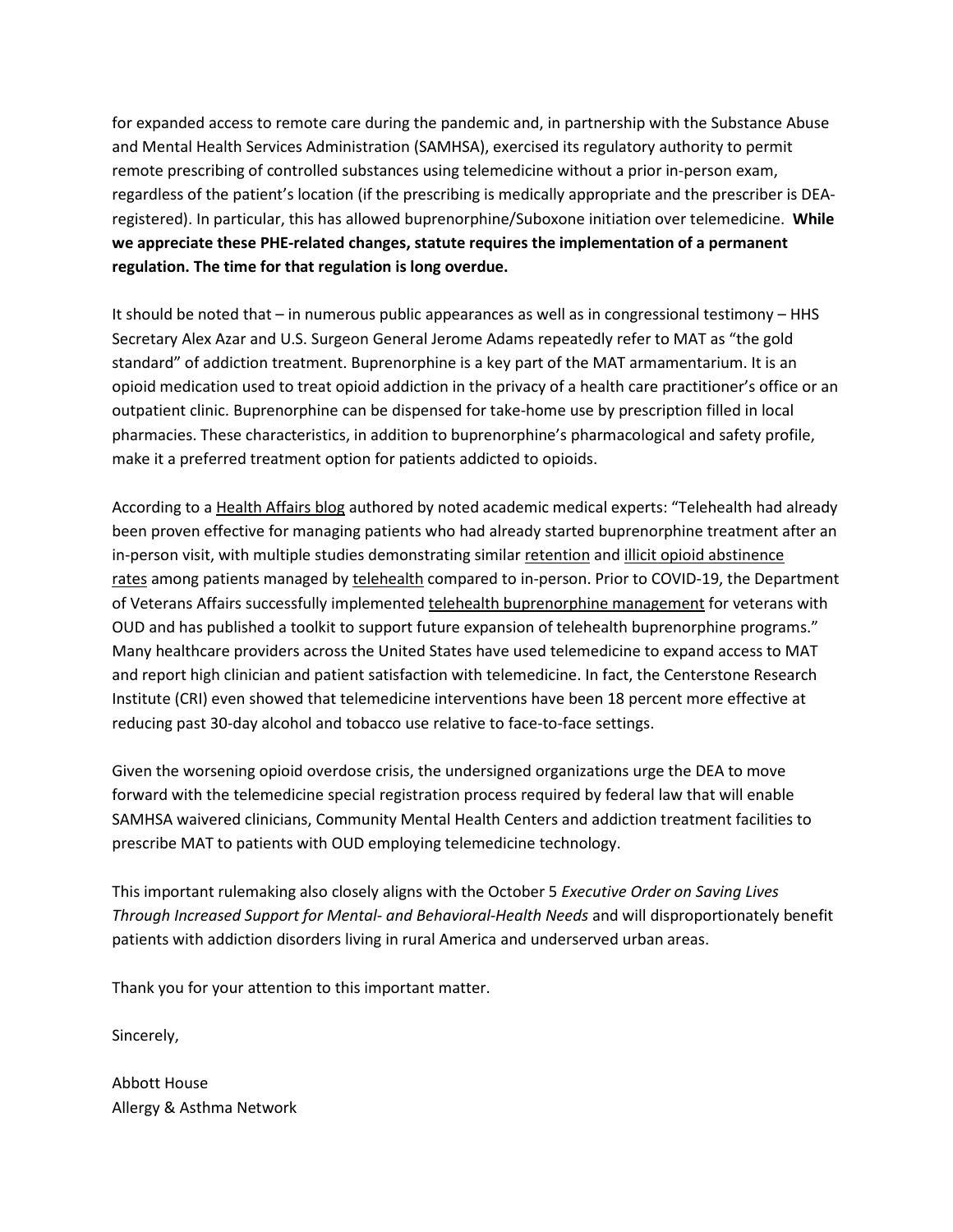Alliance for Connected Care America's Health Insurance Plans American Academy of Family Physicians American Academy of PAs American Academy of Physical Medicine and Rehabilitation American Association of Nurse Practitioners American Association of Suicidology American Geriatrics Society American Nurses Association American Psychiatric Association American Telemedicine Association American Urological Association Ascension Assisted Recovery Centers of America Association for Behavioral Health and Wellness At Your Service Psychiatry, PLLC Banner|Aetna California Hospital Association Center for Freedom and Prosperity Centerstone Change Healthcare CirrusMD Inc. **Clusterbusters** Columbia University Irving Medical Center CompreCareRx Curve Health Directions in Independent Living, Inc. Doxy.me eHealth Initiative Eleanor Health EMBER Medical Encounter Telehealth, LLC Epilepsy Foundation ExamMed Federation of American Hospitals Foothold Technology GlobalMedia Group, LLC. GO2 Foundation for Lung Cancer Health Innovation Alliance Healthcare Leadership Council HealthFlow.io Holland Healthcare